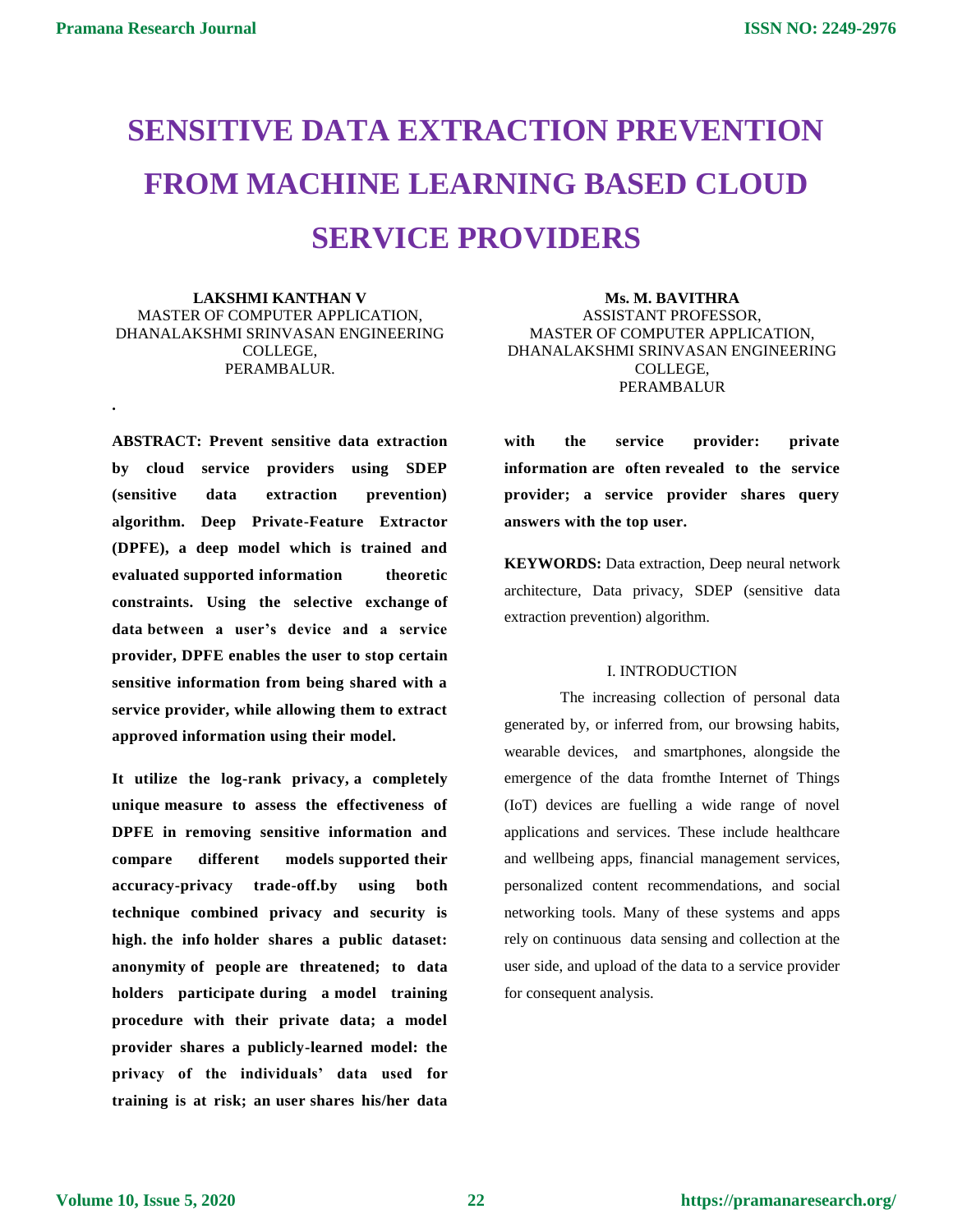



#### II.METHODOLOGY

# **EXISTING SYSTEM**

The main contributions of the existing system are:

- 1) A hybrid user-cloud framework for the user data privacy preservation problem which utilizes a private-feature extractor as its core component;
- 2) Designing the privatefeature extractor based on information theoretic concepts leading to an optimization problem;
- 3) Proposing a deep neural network architecture to solve the optimization problem; and
- 4) Proposing a measure to evaluate user privacy and verify the feature extractor module.

# **PROPOSED SYSTEM**

Extra option will be provided to user for privacy preserving. SDEP (sensitive data extraction prevention) algorithm will extract sensitive data and replace it with noise data. this may enhance privacy for sensitive data . even if the permission from the user is granted. Prevent sensitive data extraction by cloud service providers using SDEP (sensitive data extraction prevention) algorithm. Deep Private-Feature Extractor (DPFE), a deep model which is trained and evaluated supported information theoretic constraints. Using the selective exchange of information between a user's device and a service provider, DPFE enables the user to forestall certain sensitive information from being shared with a service provider, while allowing them to extract approved information using their model.

We utilize the log-rank privacy, a novel measure to assess the effectiveness of DPFE in removing sensitive information and compare different models supported their accuracy-privacy tradeoff.by using both technique combined privacy and security is high.

(i) data holder shares a public dataset: anonymity of individuals are threatened;

(ii) data holders participate during a model training procedure with their private data;

(iii) a model provider shares a publicly-learned model: the privacy of the individuals' data used for training is at risk;

(iv) an user shares his/her data with the service provider: private information may be revealed to the service provider;

(v) a service provider shares query answers with the end user

## III.SYSTEM ARCHITECTURE



Fig : 3.1 system architecture

## **NETBEANS IDE**

The java code has been written in a simple to use "NetBeans IDE": which may be a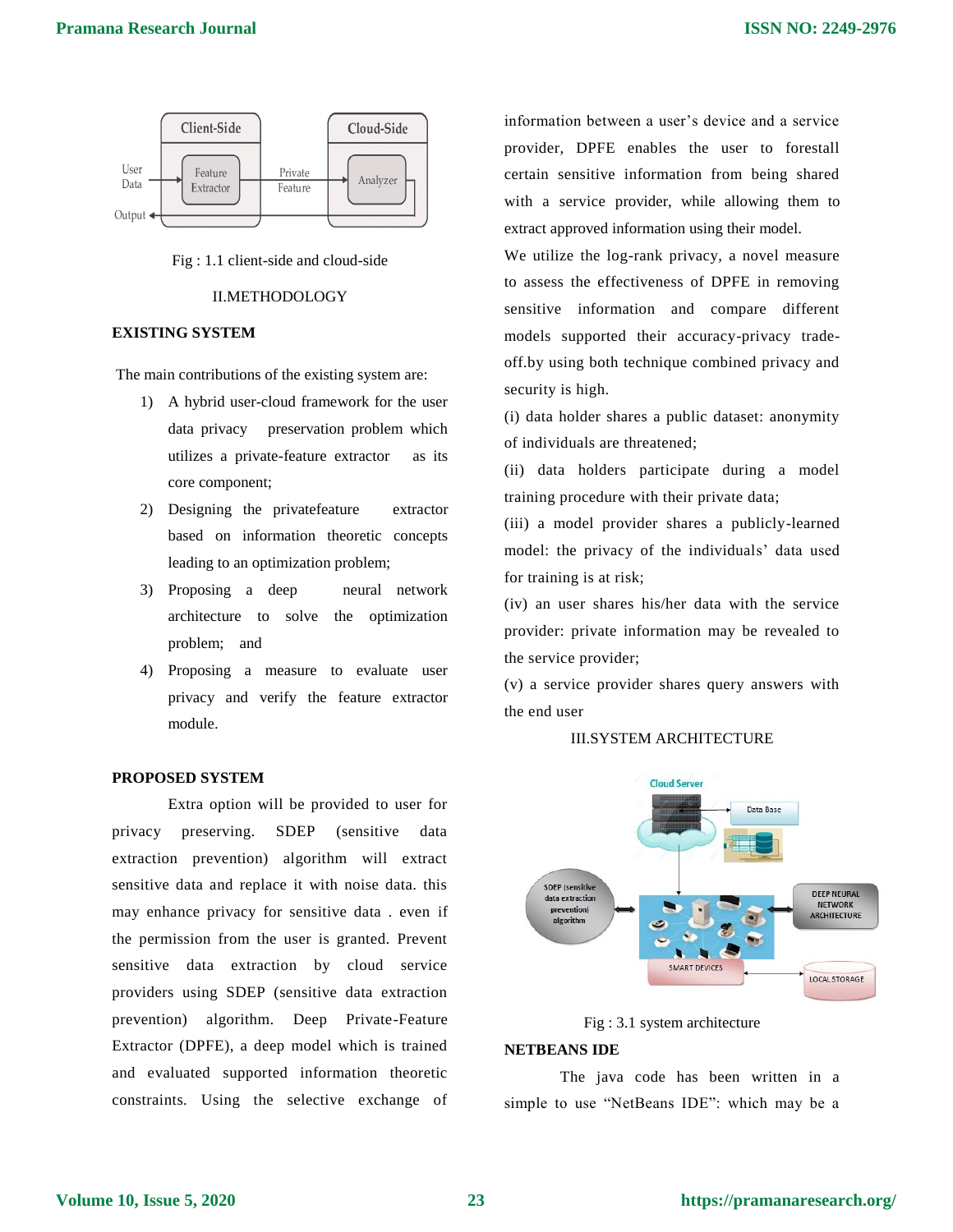reusable framework for simplifying the event of other desktop applications. When an application supported the NetBeans Platform is run, the platform's Main class is executed. Available modules are located, placed in an in-memory registry, and therefore the modules' begin tasks are executed. Generally, a module's code is loaded into memory only because it is required . Applications can install modules dynamically. Any application can include the Update Centre module to permit users of the appliance to download digitally signed upgrades and new features directly into the running application. Reinstalling an upgrade or a replacement release doesn't force users to download the whole application again

#### **MYSQL**

MySQL is that the most popular Open Source Relational SQL management System. MySQL is one among the simplest RDBMS getting used for developing various web-based software applications. MySQL is developed, marketed and supported by MySQL AB, which may be a Swedish company. The name of MySQL is that the combination of My and SQL, MySQL. MySQL may be a management system that permits you to manage relational databases. it's open source software backed by Oracle. It means you'll use MySQL without paying a dime.

## **THE THREE-OOP PRINCIPLE:**

#### **A.ENCAPSULATION:**

Encapsulation is the mechanism that binds together code and thus the knowledge it manipulates and keeps both safes from outside interference and misuse. A method to believe

encapsulation is as a protective wrapper that forestalls the code and data from beginning arbitrarily accessed by other code defined outside the wrapper. Access to the code and data inside the wrappers is tightly controlled through a welldefined interface. To relate this to the important world, consider the automated transmission of an automobile. It encapsulates many bits of knowledge about our engine, like what proportion you're accelerating, the pitch of the surface you're on, and thus the position of the shift lever.

## **B.INHERITANCE:**

Inheritance is that the process by which one object acquires the properties of another object. This is often important because it supports the concept of hierarchical classification. As mentioned earlier, most knowledge is formed manageable by hierarchical classification. Inheritance interacts with encapsulation also. If a given class encapsulates some attributes, then the subclass will have the same attributes plus any that it adds as a neighborhood of its specialization. Java supports two sorts of inheritance.They are,

## **1) SINGLE INHERITANCE:**

The derived class is inherited from one super class

#### **BLOCK DIAGRAM:**



fig : 3.2 single inheritance block diagram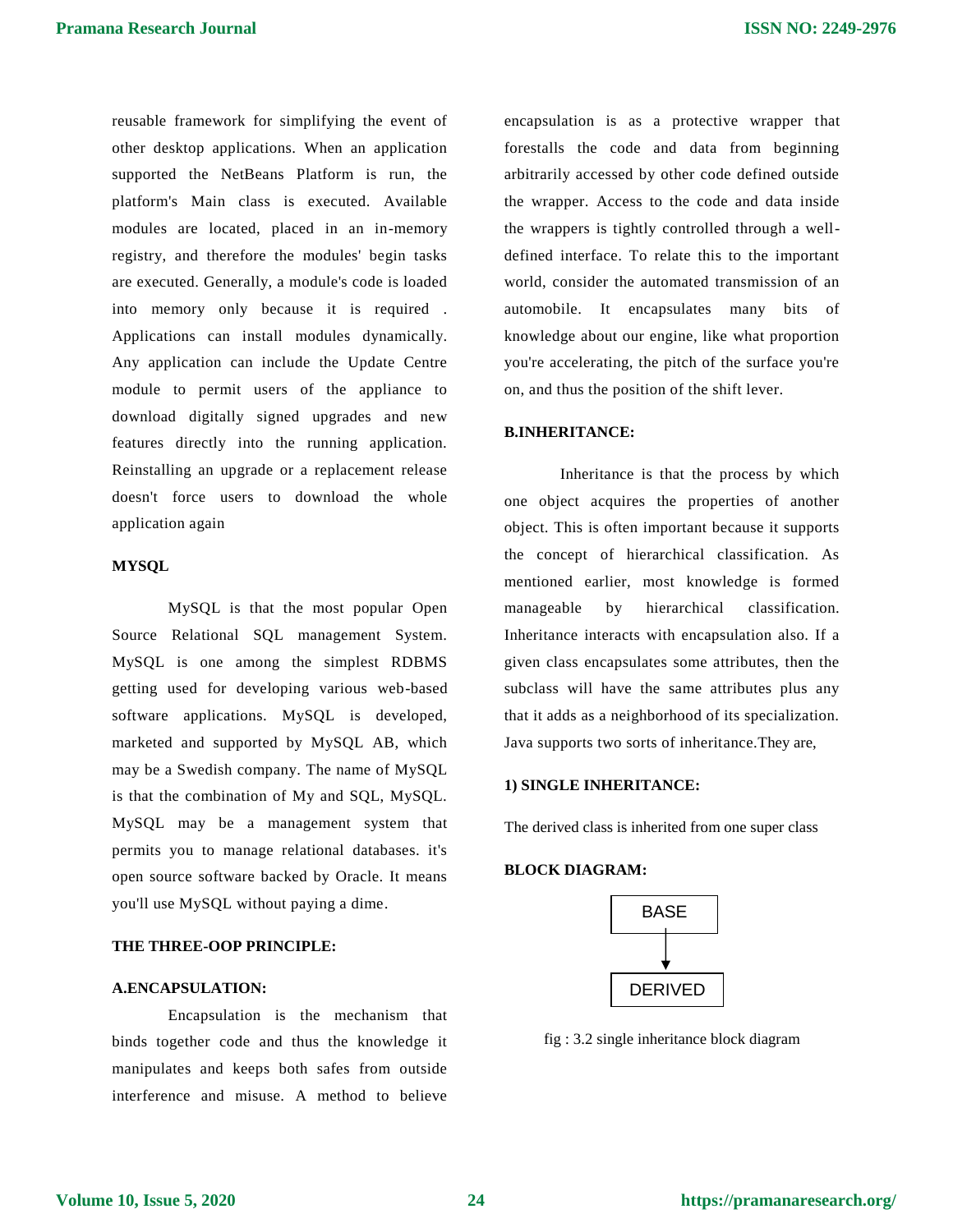# **2) MULTILEVEL INHERITANCE:**

This contains the hierarchical of classes.

# **BLOCK DIAGRAM:**





## IV.SYSTEM TESTING

The purpose of testing is to discover errors. Testing is the process of trying to discover every conceivable fault or weakness in the work product. It provides a way to check the functionality of components, sub-assemblies, and a finished product There are various types of test. Each type addresses a specific testing requirement.



fig : 4.1 system testing

#### **SYSTEM MAINTENANCE**

System maintenance is an ongoing activity, which covers a wide variety of activities, including removing program and design errors, updating documentation and test data and updating user support. For the purpose of convenience, maintenance may be categorized into three classes, namely:

#### **Corrective Maintenance**

This type of maintenance implies removing errors in a program, which might have crept in the system due to faulty design or wrong assumptions. Thus, in corrective maintenance, processing or performance failures are repaired.

#### **Adaptive Maintenance**

In adaptive maintenance, program functions are changed to enable the information system to satisfy the information needs of the user.

#### V. CONCLUSION

The system uses the selective exchange of data between a user's device and a service provider, DPFE enables the user to forestall certain sensitive information from being shared with a service provider, while allowing them to extract approved information using their model.

To evaluate Simple and DPFE models, we designed the subsequent four experiments and assessed different models supported their accuracy-privacy trade-off: 1) the system compared Simple and DPFE models to point out the prevalence of DPFE fine-tuning; 2) the system assessed the effect of various intermediate layers to point the appropriateness of upper layers; 3) the system evaluated the effect of extending attribute set and showed that preserving privacy becomes harder; 4) the system considered mean and